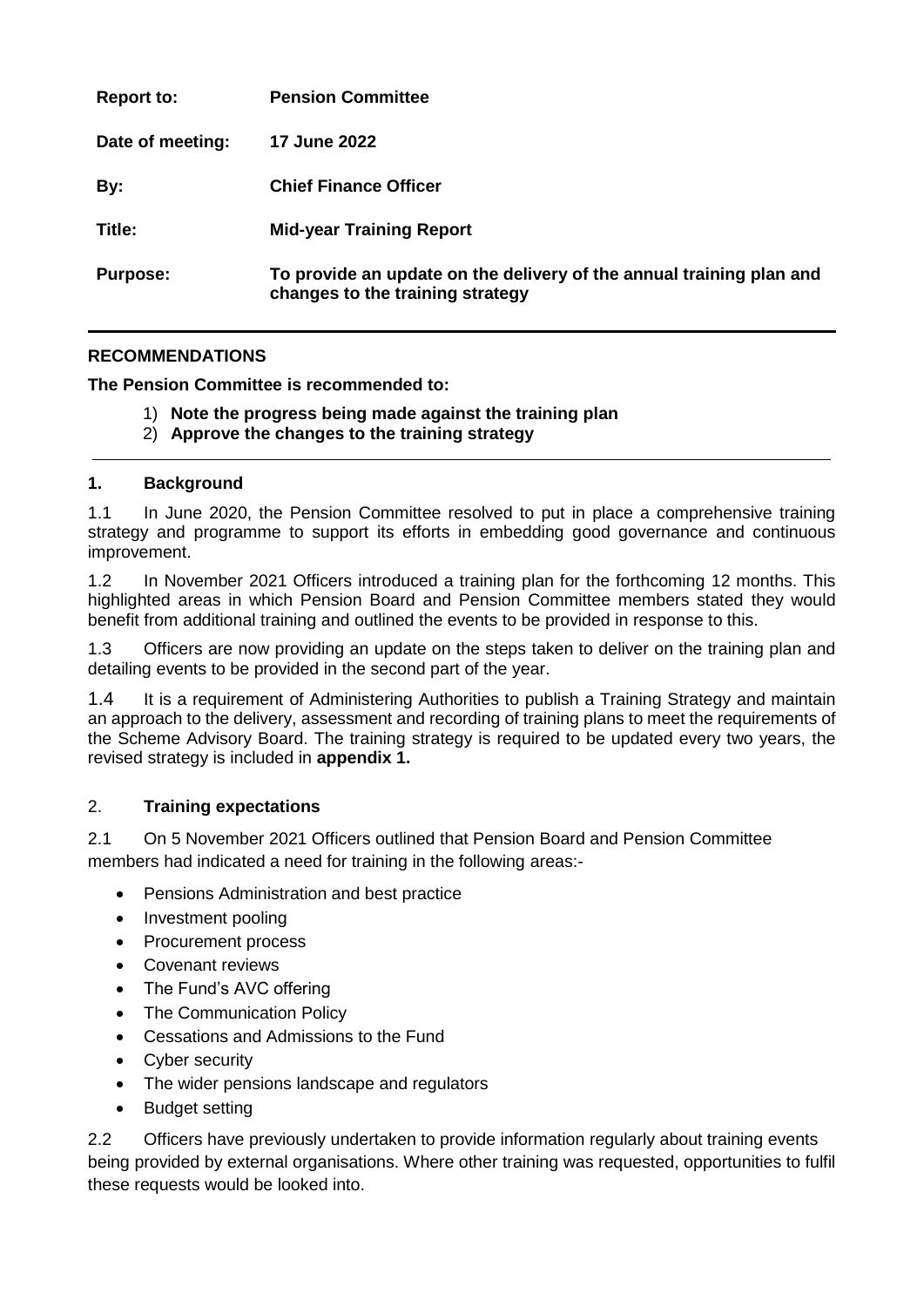### **3. Training delivered**

3.1 Since November 2021 training has been arranged, and delivered, covering the following topics

- Triennial Valuation delivered by Barnet Waddingham
- Impact Investing delivered by Pensions for Purpose
- The Science of Climate Change delivered by Dr Lazenby, University of Sussex
- Task Force on Climate Related Finance Disclosures delivered by Officers

3.2 In addition to the bespoke events organised by Officers, members of the Pension Board and Pension Committee have received details of external events they may find useful. Details of such events are provided at least once a month. Additionally, this notification includes details of useful reading material and podcasts.

3.3 As part of the February 2022 meetings, both Pension Board and Pension Committee members were informed of the opportunity for the East Sussex Pension Fund (ESPF) to obtain licences to an online library of videos. Having considered the cost and the likely amount of use this library neither group agreed it was a good use of resources, however, an alternative which does not carry a cost is being made available. This alternative is focused on pension administration and will help meet the identified need to provide training in this area.

#### **4. Training planned**

- 4.1 In the second part of the year Officers intend to arrange training on:-
	- The Wider Pensions Landscape and Regulatory Bodies to be Officer led
	- Investment Pooling to be provided by the ACCESS Pool
	- Affordable Housing to be provided by Gresham House
	- TPR's Single Code of Practice to be provided by Burness Paul LLP
	- Accounting to be Officer led
	- Paris-aligned investing to be provided by Storebrand
	- Communication delivered by Officers

4.2 Along with the training opportunities listed above Officers are also looking into providing training on the budget setting process towards the end of the year.

# **5. Updates covering training needs**

5.1 To date a report has been delivered providing information on the AVC options available to members. This will become an annual report and the next update will comment on the performance of Funds members can choose from. These reports will provide information which will allow Pension Board and Pension Committee members to improve their understanding of the funds available.

# **6. Training identification**

6.1 Towards the end of the year Officers intend to repeat the self-assessment exercise run in 2021. This asks members of the Pension Board and Pension Committee to assess their knowledge on a range of topics and is based on material provided by CIPFA and the knowledge and understanding expectations laid out by The Pensions Regulator.